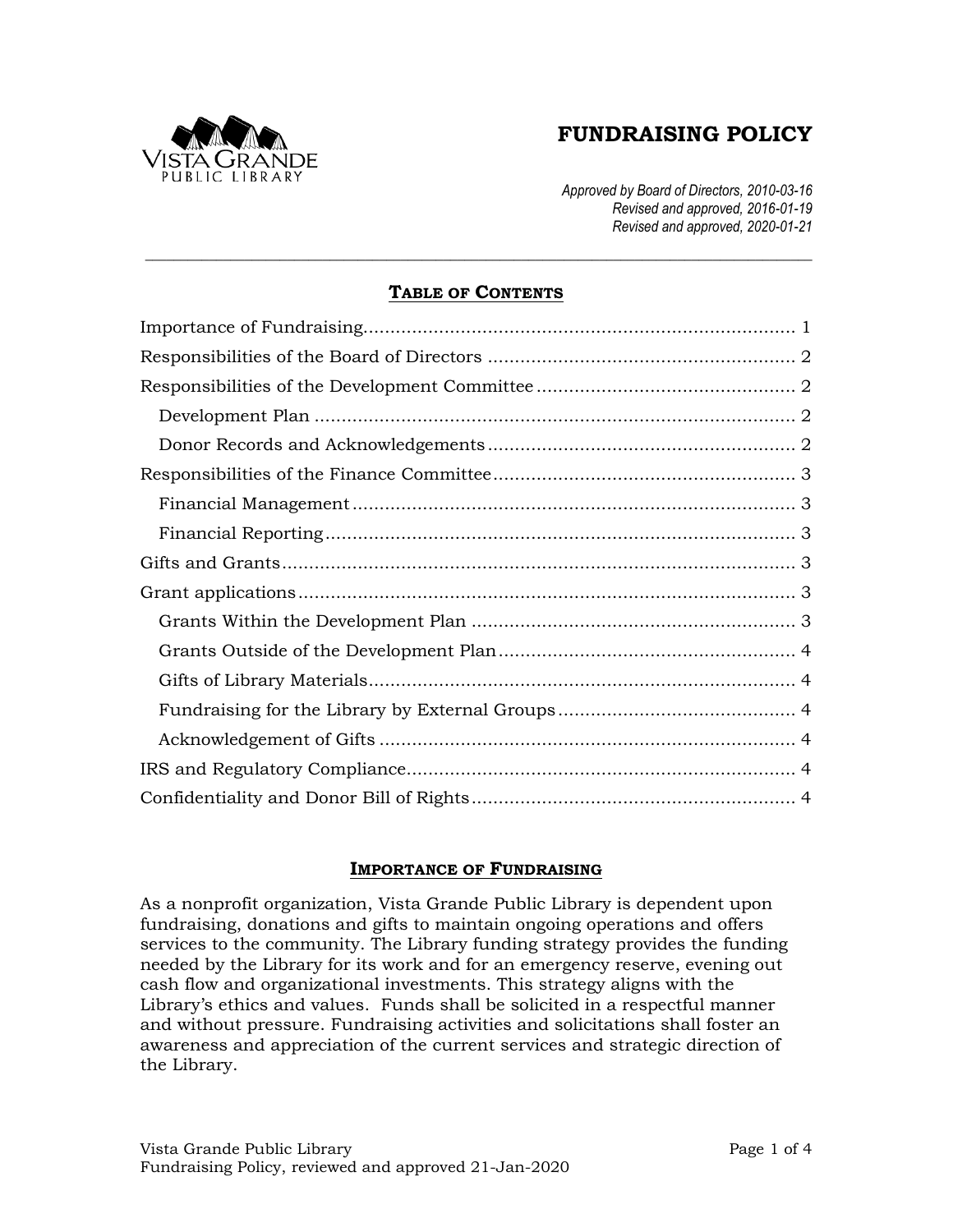#### **RESPONSIBILITIES OF THE BOARD OF DIRECTORS**

<span id="page-1-0"></span>The Board of Directors has two roles: A Governance role, where the Board acts to ensure accountability, and a Support role, where Board members support the organization as individuals, volunteering their time and participating in various fundraising efforts. The Board:

- 1. Has collective responsibility for approving and monitoring performance of a revenue strategy that will sustain the work of Library.
- 2. Must contribute financially to the Library as individuals.
- 3. Must participate in implementation of the Annual Development Plan strategy although no one person has to be involved with every type of fundraising.

These expectations must be clearly communicated to new Board members during the recruitment process.

### **RESPONSIBILITIES OF THE DEVELOPMENT COMMITTEE**

<span id="page-1-1"></span>The Development Committee is responsible for administering the Annual Development Plan and for coordinating activities identified in that plan.

### <span id="page-1-2"></span>*Development Plan*

The Development Plan identifies activities, goals, targeted grants and charitable foundations, funds for receipt of restricted gifts and budgetary requirements for fundraising activities throughout the year. The Development Committee Chair is responsible for submitting the plan and gaining Board approval of the plan by the June Board meeting. The plan is to incorporate a range of development, as appropriate: major donor solicitation, direct mail outreach, email solicitation, personal networking, special events including silent/live auctions, book sales, government support, grants, etc.

The Development Committee Chair recommends updates to the Development Plan throughout the year as needed.

### <span id="page-1-3"></span>*Donor Records and Acknowledgements*

The Library Board President will officially acknowledge receipt of monetary gifts made to the Library. In the absence of the President, their designee will be responsible for acknowledging these gifts.

Recording of gifts may be done by the Development Committee Chair, the Treasurer or bookkeeper, another board member or a designated volunteer. Individuals with access to individual donations or donor records must review and sign the Confidentiality Policy and Acknowledgment.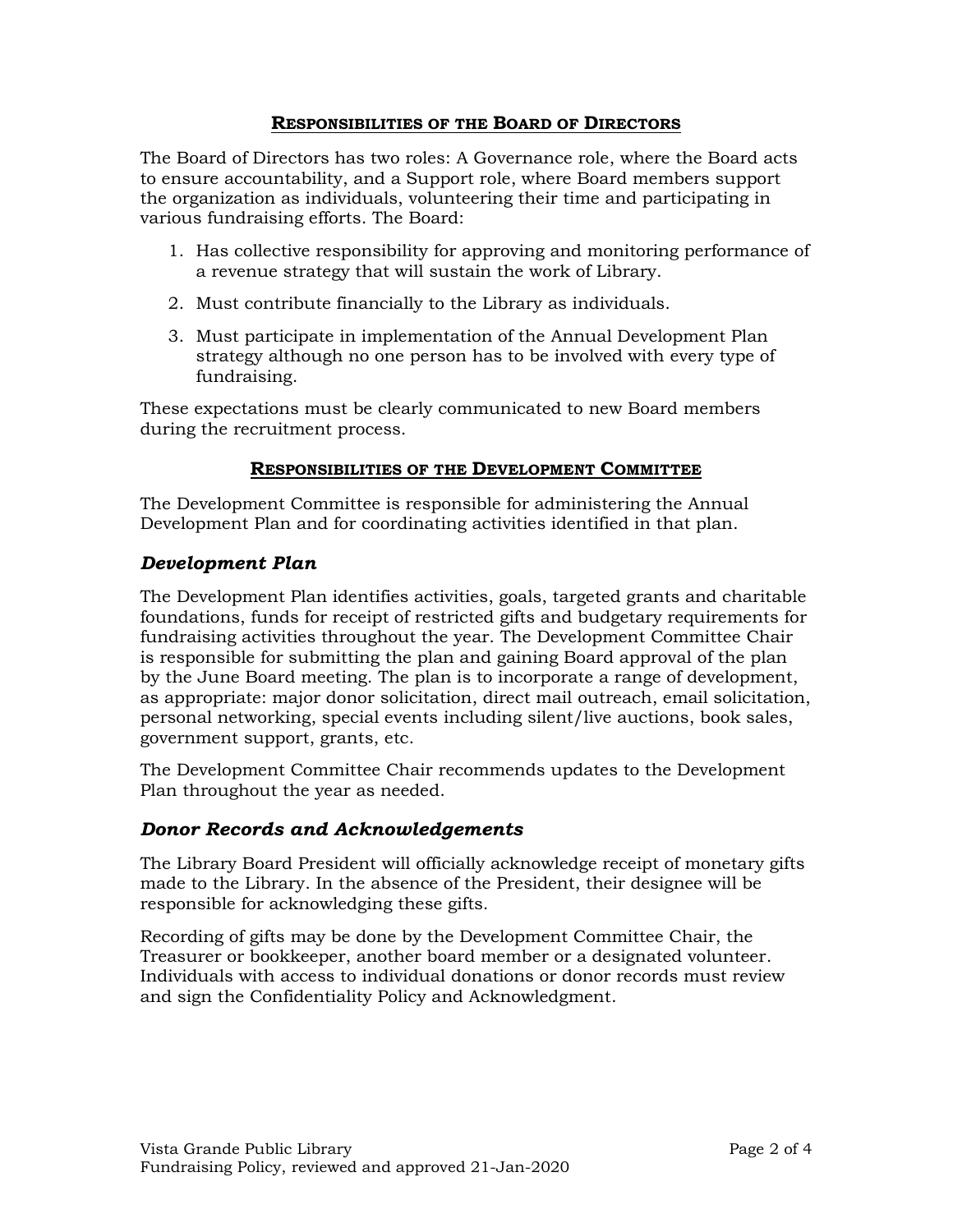#### **RESPONSIBILITIES OF THE FINANCE COMMITTEE**

#### <span id="page-2-1"></span><span id="page-2-0"></span>*Financial Management*

The Finance Committee is responsible for the management of monetary gifts, grants and other funds resulting from development activities.

### <span id="page-2-2"></span>*Financial Reporting*

The Treasurer will include a report on fundraising activities as part of the monthly financial report. For each development activity, the Treasurer will report total income, expenses and comparison to prior year if applicable.

#### **GIFTS AND GRANTS**

<span id="page-2-3"></span>A **gift** is defined as any money, service or item from private sources, whether solicited directly or not, that does not have terms that specify how the funding must be spent or administered. As a gift, the funding received may be used at the full discretion of the Library. Unexpended funds are not returned to the donor at the expiration of the gift period. The donor cannot expect to receive any material or preferential benefit from the act of donation.

A **grant** is an award of funds by a sponsor (individual or organization) to achieve some stated purpose. A grant involves an obligation on the part of the Library such as restrictions on use of the funds, matching of funds, reporting of expenditures to the sponsor, etc. For purposes of this policy, *restricted gifts* are to be managed as grants.

As described below, at the discretion of the Library Director and/or the Board of Directors, the Library shall accept gifts and grants for the implementation and support of programs that are consistent with the purpose and goals of the Library and that are deemed consistent with the laws, regulations and policies of state and federal government.

#### **GRANT APPLICATIONS**

<span id="page-2-4"></span>Grant applications may be developed by Library staff, Board members or volunteers; the Library Director, President and Treasurer will provide input to any application.

#### <span id="page-2-5"></span>*Grants within the Development Plan*

The Development Plan will identify targeted grants and funds for which restricted gifts are to be accepted. Grant applications may be developed by Library staff, Board members or volunteers. For any grant identified within the approved Development Plan, the President and Treasurer are authorized to approve grant applications and accept awards. The Development Chair or their designee will inform the Board of the status and important points of each grant.